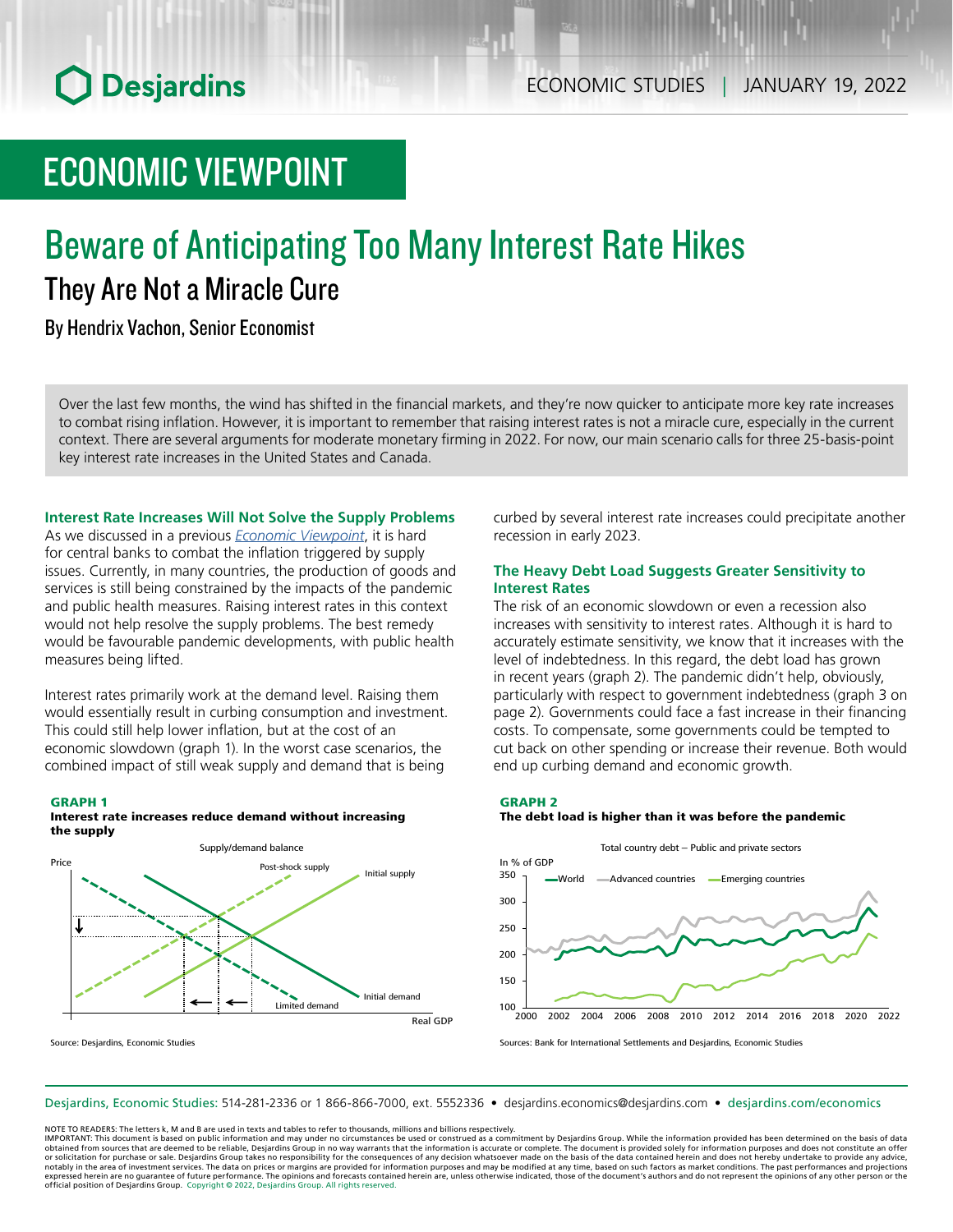## **Desjardins**

#### GRAPH 3

Government debt has increased more sharply



Sources: Bank for International Settlements and Desjardins, Economic Studies

Household and business debt is also an issue in many countries. Low interest rates are currently making the situation sustainable, but that could change fast following several interest rate increases. Businesses and consumers could then cut back on their investments and spending.

### **We Must Not Rein In the Housing Market Too Quickly**

Some activity sectors could respond more sharply to overly abrupt interest rate increases. In particular, the housing market must be monitored. During the pandemic, activity in this sector shot up, compensating for sectors that were having more difficulty. The low interest rates probably had a hand in the boom. Rapidly rising interest rates could seriously hurt the housing sector and drag other sectors of activity with it.

Valuations in the housing market are another issue. Home prices have risen sharply for the last two years and could now correct (graph 4). Higher interest rates should reduce the number of potential buyers, which could translate into downside pressure on prices. It would not be catastrophic for prices to moderate or edge down. However, a major correction would have a bigger downward impact on the economy. Among other things, many

#### GRAPH 4

#### Home prices could correct after rising sharply in recent years



people could be prompted to cut back on their spending if they saw their home values drop substantially. This would be a negative wealth effect.

### **Risk of Widespread Financial Instability**

In addition to a correction in property prices, securities could also drop steeply and magnify the impact of the negative wealth effect on consumer spending. The ultra-accommodating monetary policies of recent years have been one factor supporting the valuations of different asset classes. Reversing these monetary policies too quickly could heavily penalize the value of financial assets, such as stocks and bonds.

There is also a risk of generalized financial instability. The financial markets do not work as well during times of high volatility. Businesses and financial institutions could have more trouble refinancing, and bankruptcies could increase. The effect could be magnified by higher risk premiums. For now, risk premiums remain very low, but the situation could change quickly over the coming quarters (graph 5). Higher volatility in exchange rates and international capital flows that would play against some countries are other factors that could aggravate financial instability.

#### GRAPH 5





Sources: Datastream and Desjardins, Economic Studies

### **Smaller Central Bank Balance Sheets Would Mean Fewer Rate Hikes Are Needed**

In addition to interest rate increases, the central banks could start shrinking their balance sheets (graph 6 on page 3). The Federal Reserve (Fed) and the Bank of Canada have already mentioned this option. Recently, the Fed's Chair even said that could start toward the end of the year. Expanding the balance sheet had a downside impact on bond yields; shrinking it should help bring those yields up. Such monetary tightening could lead to additional steepening of the bond yield curve. That could also help raise risk premiums.